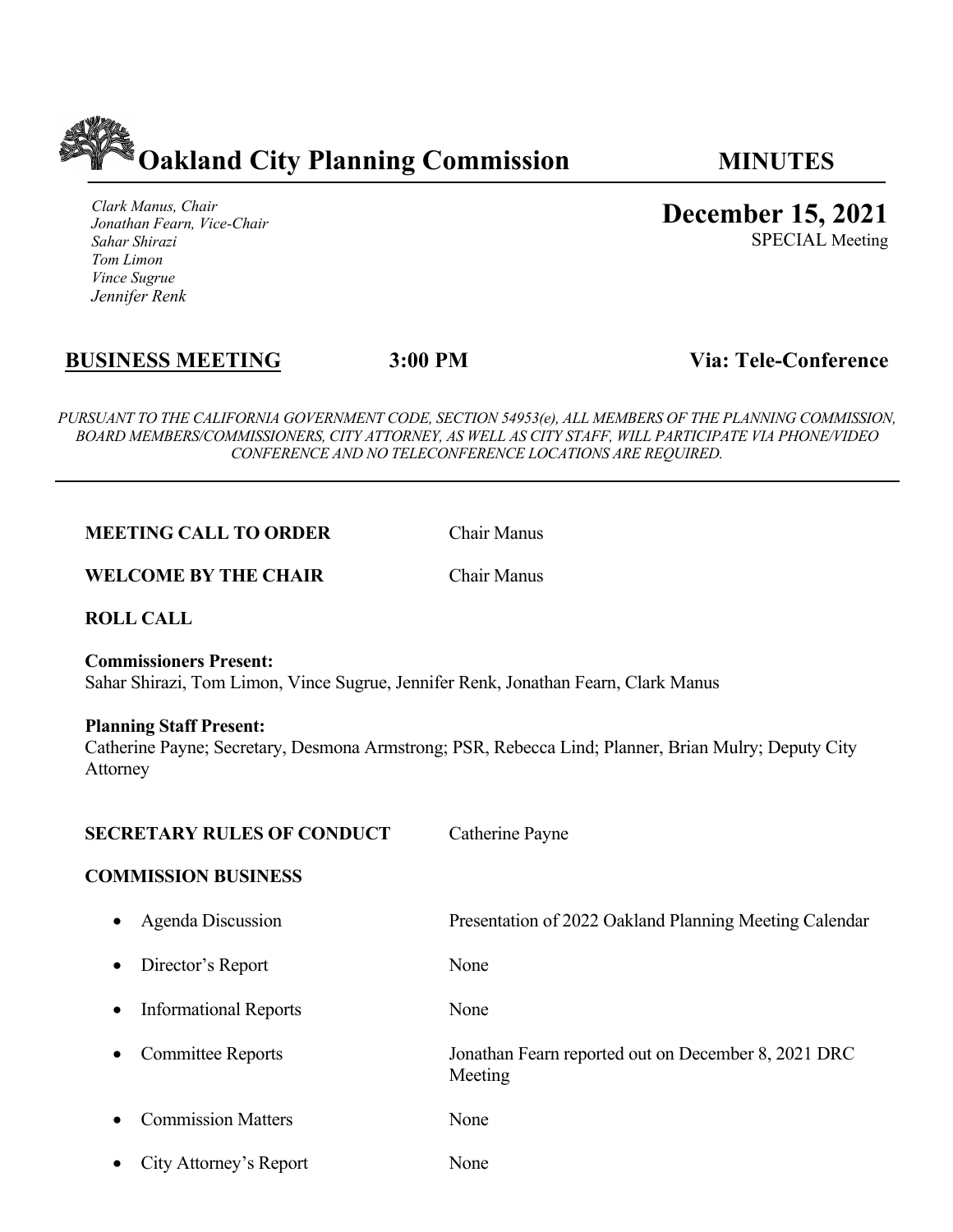**Page 2** *December 15, 2021*

### **OPEN FORUM**

At this time members of the public may speak on any item of interest within the Commission's jurisdiction. At the discretion of the Chair, speakers are generally limited to two minutes or less if there are six (6) or less speakers on an item, and one minute or less if there are more than six (6) speakers.

**PUBLIC SPEAKERS:** 1. Amanda Monchamp

### **CONSENT CALENDAR**

The Commission will take a single roll call vote on all of the items listed below in this section. The vote will be on approval of the staff report and recommendation in each case. Members of the Commission may request that any item on the Consent Calendar be singled out for separate discussion and vote.

| 1.<br><b>Location:</b>              | <b>Citywide</b>                                                                                                                                                                                                                                                                                                                                                                                              |  |
|-------------------------------------|--------------------------------------------------------------------------------------------------------------------------------------------------------------------------------------------------------------------------------------------------------------------------------------------------------------------------------------------------------------------------------------------------------------|--|
| <b>Accessor's Parcel Number:</b>    | N/A                                                                                                                                                                                                                                                                                                                                                                                                          |  |
| <b>Proposal:</b>                    | Renew The Adoption of a Resolution Determining that Conducting In-<br>Person Meetings of the Planning Commission And Its Committees Would<br>Present Imminent Risks to Attendees' Health, And Electing to Continue<br>Conducting Meetings Using Teleconferencing In Accordance With City<br>Planning Commission Resolution, dated October 6, 2021, to Allow<br>Continuation of Planning Commission Meetings. |  |
| Applicant:                          | Catherine Payne, Secretary to the Planning Commission                                                                                                                                                                                                                                                                                                                                                        |  |
| <b>Phone Number:</b>                | $(510)$ 915-0577                                                                                                                                                                                                                                                                                                                                                                                             |  |
| Owner:                              | NA                                                                                                                                                                                                                                                                                                                                                                                                           |  |
| <b>Case File Number:</b>            | <b>NA</b>                                                                                                                                                                                                                                                                                                                                                                                                    |  |
| <b>Planning Permits Required:</b>   | Renew the adoption of Resolution Pursuant to AB-361                                                                                                                                                                                                                                                                                                                                                          |  |
| <b>General Plan:</b>                | NA                                                                                                                                                                                                                                                                                                                                                                                                           |  |
| Zoning:                             | <b>NA</b>                                                                                                                                                                                                                                                                                                                                                                                                    |  |
| <b>Environmental Determination:</b> | Exempt pursuant to California Environmental Quality Act (CEQA)<br>Guidelines Section 15061(b)(3) (Common Sense Exemption).                                                                                                                                                                                                                                                                                   |  |
| <b>Historic Status:</b>             | NA                                                                                                                                                                                                                                                                                                                                                                                                           |  |
| <b>City Council District:</b>       | <b>NA</b>                                                                                                                                                                                                                                                                                                                                                                                                    |  |
| <b>Status:</b>                      | <b>NA</b>                                                                                                                                                                                                                                                                                                                                                                                                    |  |
| <b>Staff Recommendation:</b>        | Receive public testimony and consider renewing the adoption of                                                                                                                                                                                                                                                                                                                                               |  |
|                                     | Resolution.                                                                                                                                                                                                                                                                                                                                                                                                  |  |
| <b>Finality of Decision:</b>        | Decision Final.                                                                                                                                                                                                                                                                                                                                                                                              |  |
| For further information:            | Contact case planner Catherine Payne at (510) 915-0577 or by e-mail                                                                                                                                                                                                                                                                                                                                          |  |
|                                     | at cpayne@oaklandca.gov                                                                                                                                                                                                                                                                                                                                                                                      |  |

**Staff Planners:** Catherine gave a verbal description of the item

**Motion to approve by**: Fearn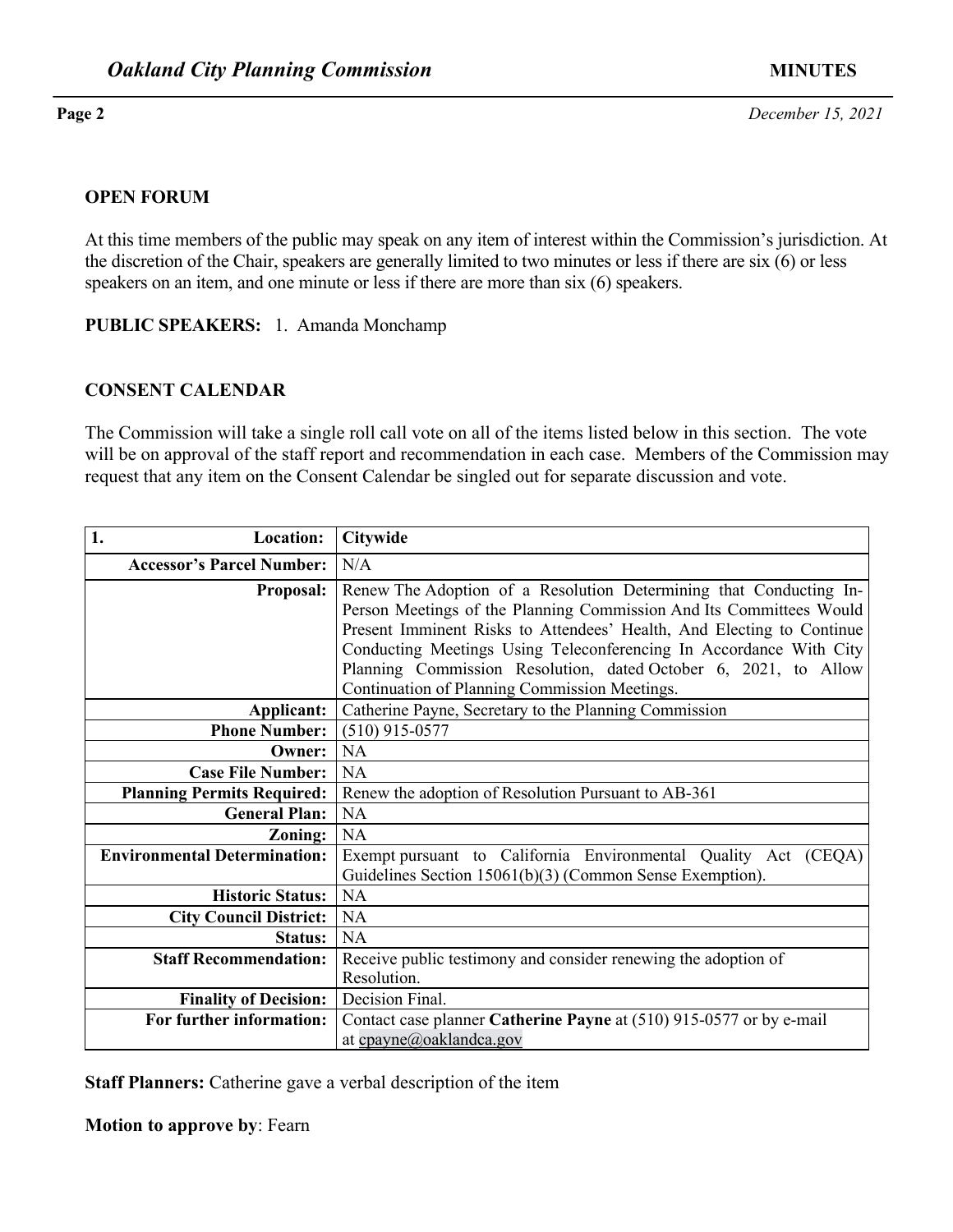**Seconded by:** Sugrue

**Action:** 6 Ayes, 0 Noes

# **PUBLIC HEARINGS**

The hearing provides opportunity for all concerned persons to speak; the hearing will normally be closed after all testimony has been heard. If you challenge a Commission decision in court, you will be limited to issues raised at the public hearing or in correspondence delivered to the Planning and Building Department, at, or prior to, the public hearing.

The Commission will then vote on the matter based on the staff report and recommendation. If the Commission does not follow the staff recommendation and no alternate findings for decision have been prepared, then the vote on the matter will be considered a "straw" vote, which essentially is a non-binding vote directing staff to return to the Commission at a later date with appropriate findings for decision and, as applicable, conditions of approval that the Commission will consider in making a final decision.

If you wish to be notified on the decision of an agenda item, please contact the case planner for the specific agenda item.

| 2.<br><b>Location:</b>           | 4315, 4365, 4368, and 4500 Lincoln Ave.                                      |
|----------------------------------|------------------------------------------------------------------------------|
| <b>Accessor's Parcel Number:</b> | APN 29A-1367-4-4,29A-1367-1-14,29-1009-10-5, and 29-1009-6                   |
| <b>Proposal:</b>                 | Public Hearing on the Draft Environmental Impact Report to receive           |
|                                  | public and Planning Commission comments on the Head-Royce Planned            |
|                                  | Unit Development Project. Head-Royce School proposes to integrate the        |
|                                  | existing Campus with the former Lincoln Children's Center site (the          |
|                                  | proposed South Campus) to create a unified, 22-acre K-12 school (the         |
|                                  | Project). The Project proposes to connect these two campuses via an          |
|                                  | underground tunnel under Lincoln Avenue and/or with an at-grade              |
|                                  | pedestrian crossing across Lincoln Avenue. There are 12 existing             |
|                                  | buildings on the proposed South Campus. Generally, these existing            |
|                                  | buildings are in fair condition on the exterior, but in poorer conditions in |
|                                  | the interior. The Project proposes to remove eight of the twelve existing    |
|                                  | buildings on the proposed South Campus, to rehabilitate three existing       |
|                                  | buildings identified as historic resources for use as school facilities, and |
|                                  | to use one existing building for school-related or potentially short-term    |
|                                  | employee housing. The Project also includes a proposal to construct a        |
|                                  | new Performance Arts Center (for student curriculum relating to theater,     |
|                                  | music, dance and culture) and to construct two new small                     |
|                                  | structures (each 1,500 square-feet, one for maintenance and the other as     |
|                                  | a link to the proposed pedestrian tunnel, housing an elevator). The          |
|                                  | Project also proposes a one-way circulation loop driveway on the             |
|                                  | proposed South Campus to provide off-street drop-off and pick-up space,      |
|                                  | thereby eliminating pick-up and drop-off activities (other than for buses)   |
|                                  | from Lincoln Avenue and reducing turn-around traffic in adjacent             |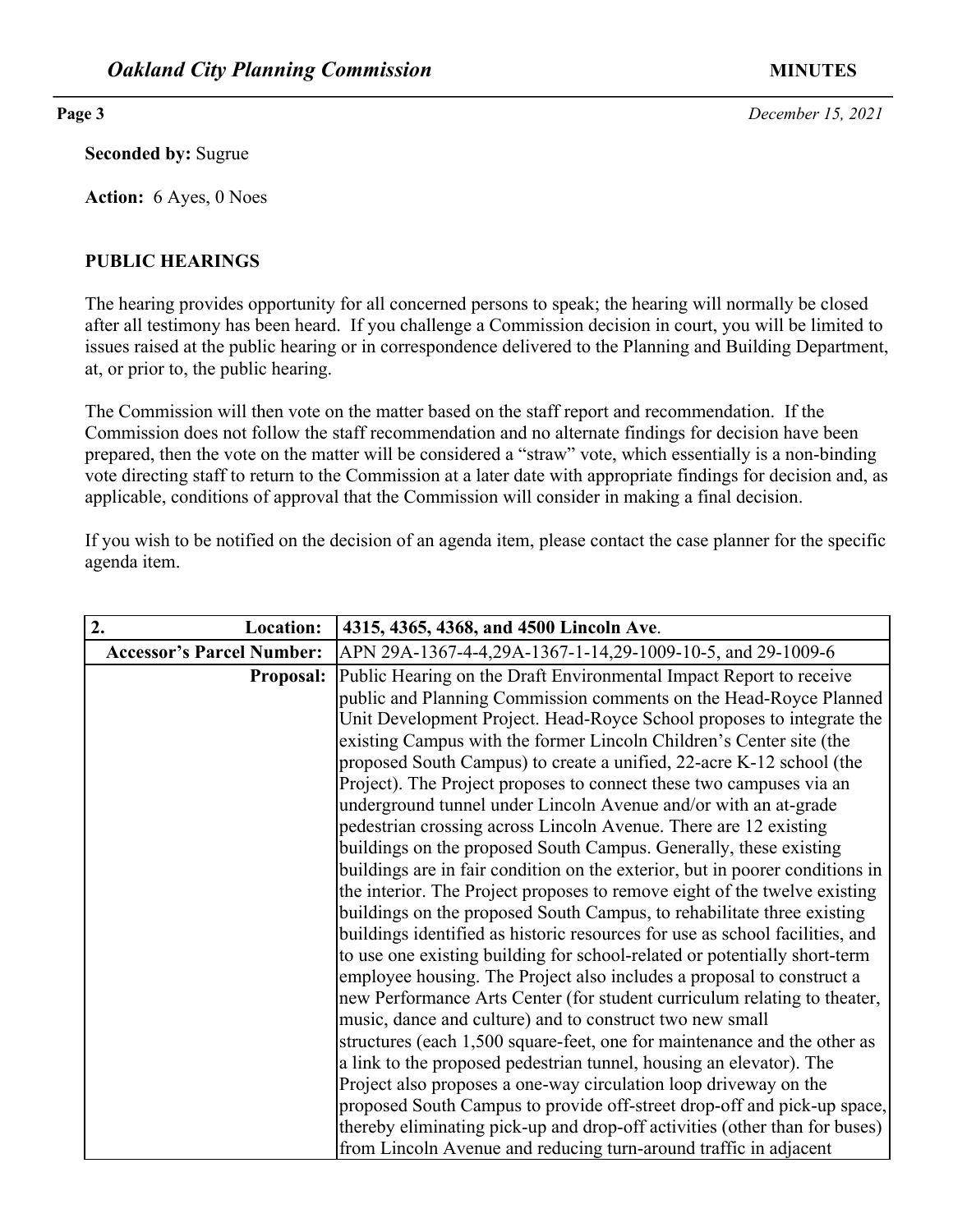**Page 4** *December 15, 2021*

|                                   | neighborhoods. The Project also proposes to increase permitted student                    |  |
|-----------------------------------|-------------------------------------------------------------------------------------------|--|
|                                   | enrollment by 344 students over the currently allowed enrollment of 906                   |  |
|                                   | students, to a maximum student enrollment of 1,250 students.                              |  |
| Applicant:                        | Crystal Land, Head of School                                                              |  |
| <b>Phone Number:</b>              | 510 351-1300                                                                              |  |
| Owner:                            | Head-Royce School                                                                         |  |
| <b>Case File Number:</b>          | PLN-18532 and PLN18152-ER01                                                               |  |
| <b>Planning Permits Required:</b> | Planned Unit Development, Conditional Use<br>Major<br>Permit,                             |  |
|                                   | Encroachment Permits with Californian Environmental<br>Quality                            |  |
|                                   | Act (CEQA) analysis through an Environmental Impact Report (EIR),                         |  |
|                                   | which will require certification for Project approval.                                    |  |
| <b>General Plan:</b>              | Institutional; Hillside Residential                                                       |  |
| Zoning:                           | $RD-1$ ; $RH-4$                                                                           |  |
|                                   | <b>Environmental</b> The Draft Environmental Impact Report (DEIR) was published for a 45- |  |
| Determination:                    | day review period from November 5, 2021 to December 20, 2021.                             |  |
| <b>Historic Status:</b>           | PDHP C-3                                                                                  |  |
| City Council district             | $\overline{4}$                                                                            |  |
| <b>Status:</b>                    | <b>Under Review</b>                                                                       |  |
| <b>Staff Recommendation</b>       | Receive public and Planning Commission comments on the DEIR.                              |  |
| <b>Action to be Taken:</b>        | No action to be taken by the Planning Commission on the DEIR other                        |  |
|                                   | than to provide comments.                                                                 |  |
| For further information:          | Rebecca Lind: Phone: (510) 672-1474 or by                                                 |  |
|                                   | email: rlind@oaklandca.gov.                                                               |  |

**Staff Planner:** Rebecca Lind gave a verbal description of the item with project map PDF

**Applicant:** Crystal Land and Michael Riebe (Engineer), gave a PDF presentation with detailed Description of the project

### **Public Speakers:**

- 1. Peter Smith 2. Kurt Scherer 3. Kimi Kean 4. Kristine Wyndham 5. Naomi Schiff 6. Ito Ribstein
- 7. Jeff Quittman 8. Grace Hu 9. Prashanthi Raman 10. Chris Woo 11. Chris Dunlap.
- 12. Christin Dwelley. 13. Eugene Vann. 14. Barbara Gee. 15. Harris Broady. 16. Linsey Morrison
- 17. Laurie Schrager. 18. Mathew Lin. 19. Annie Prozan. 20. Bob Stein. 21. Willie Adams
- 22. Vangeria Harvey. 23. Brock Williams. 24. Andy Spear 25. Saya McKenna. 26. Mike Evans

27. Maurine DeCoste. 28. Carla Foster. 29. Ken Dupee

- Action: 1. Public and planning commission made comments on the Draft Environmental Review Report.
	- 2. Close the public hearing with respect to receipt of oral comments; written comments Will be accepted until 5:00PM on December 20, 2021.